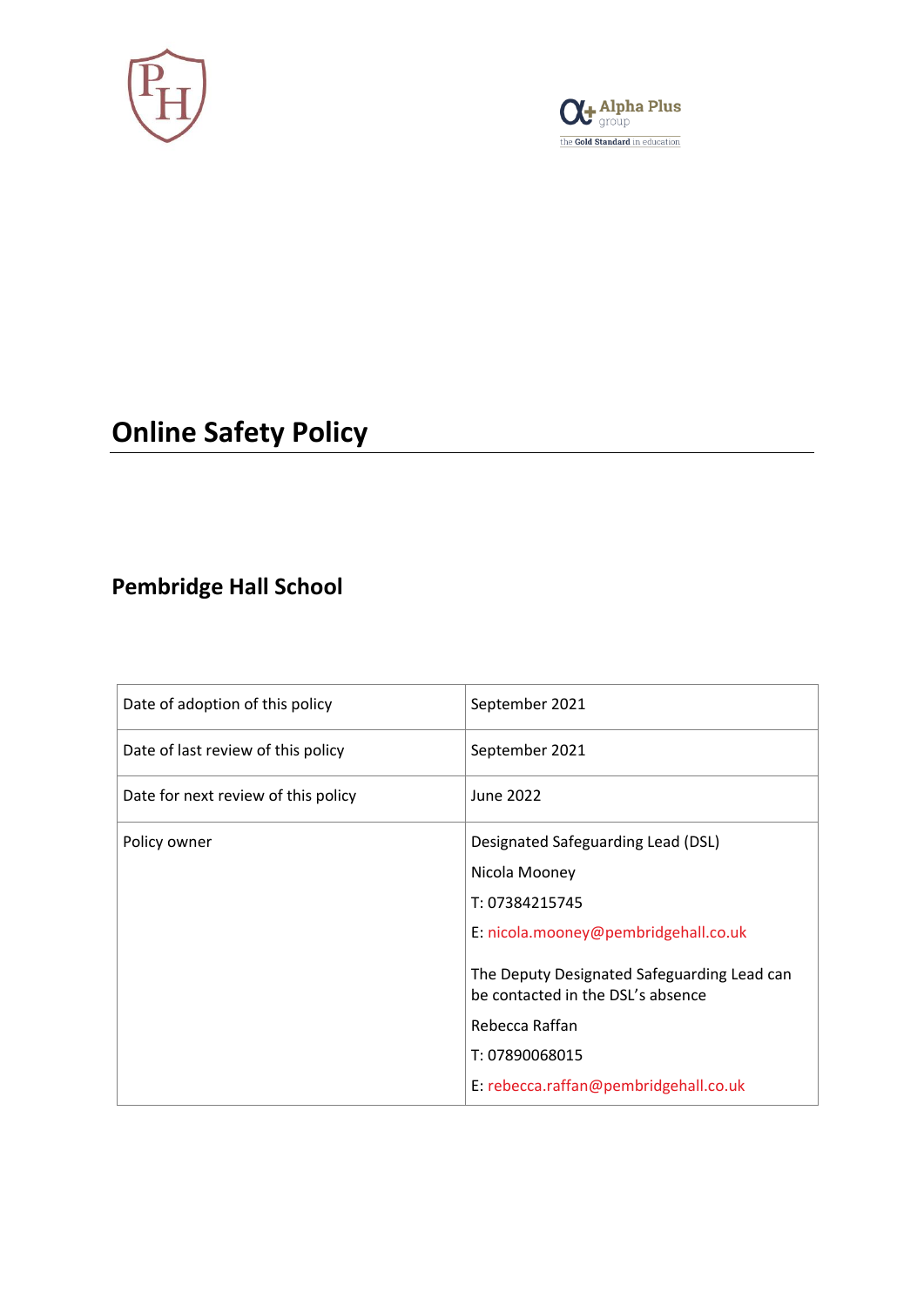



#### Contents

| 3  |                                                                      |  |
|----|----------------------------------------------------------------------|--|
| 4  |                                                                      |  |
| 5. |                                                                      |  |
| 6  |                                                                      |  |
|    |                                                                      |  |
| 7  |                                                                      |  |
| 8  |                                                                      |  |
| 9  | Procedures for dealing with online safety concerns and incidents  11 |  |
| 10 |                                                                      |  |
| 11 |                                                                      |  |
| 12 |                                                                      |  |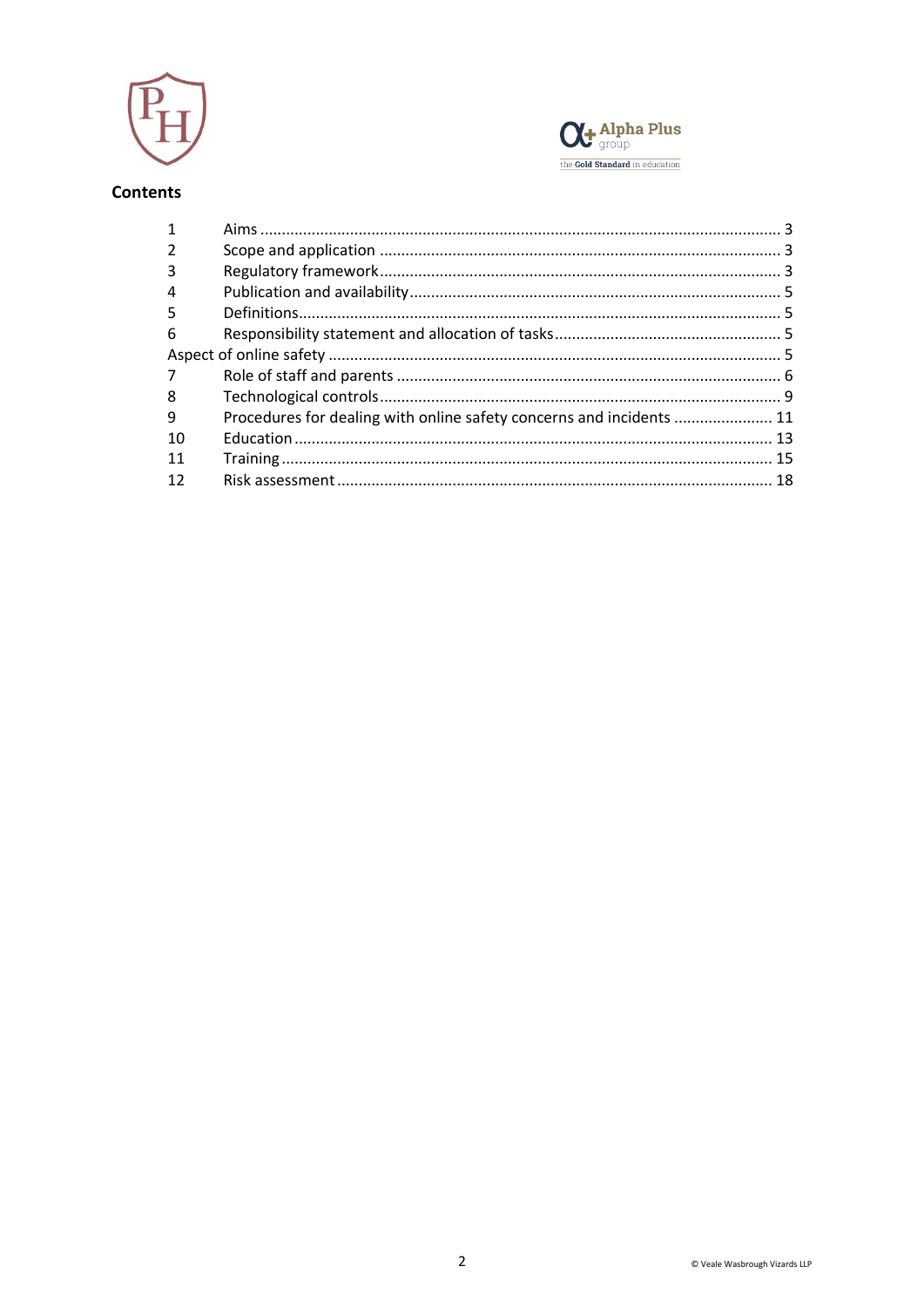#### <span id="page-2-0"></span>1 **Aims**

- 1.1 This is the online safety policy of Pembridge Hall School
- 1.2 The aim of this policy is to promote and safeguard the welfare of all pupils through the implementation of an effective online safety strategy which:
	- 1.2.1 protects the whole School community from illegal, inappropriate and harmful content or contact;
	- 1.2.2 educates the whole School community about their access to and use of technology;
	- 1.2.3 establishes effective mechanisms to identify, intervene and escalate incidents where appropriate; and
	- 1.2.4 promotes a whole school culture of safety, equality and protection.
- 1.3 This policy forms part of a whole school approach to promoting child safeguarding and wellbeing, which seeks to ensure that the best interests of pupils underpins and is at the heart of all decisions, systems, processes and policies.
- 1.4 Online safety is a running and interrelated theme throughout many of the School's policies and procedures (including its child protection and safeguarding policy and procedures) and careful consideration has been given to ensure that it is also reflected in the School's curriculum, teacher training and any parental engagement, as well as the role and responsibility of the School's Designated Safeguarding Lead.

#### <span id="page-2-1"></span>2 **Scope and application**

- 2.1 This policy applies to the whole School including the Early Years Foundation Stage (**EYFS**).
- 2.2 This policy applies to all members of the School community, including staff and volunteers, pupils, parents and visitors, who have access to the School's technology whether on or off School premises, or otherwise use technology in a way which affects the welfare of other pupils or any member of the School community or where the culture or reputation of the School is put at risk.

#### <span id="page-2-2"></span>3 **Regulatory framework**

- 3.1 This policy has been prepared to meet the School's responsibilities under:
	- 3.1.1 Education (Independent School Standards) Regulations 2014;
	- 3.1.2 Statutory framework for the Early Years Foundation Stage (DfE, September 2021);
	- 3.1.3 Education and Skills Act 2008;
	- 3.1.4 Children Act 1989;
	- 3.1.5 Childcare Act 2006;
	- 3.1.6 Data Protection Act 2018 and UK General Data Protection Regulation (**UK GDPR**); and
	- 3.1.7 Equality Act 2010.
- 3.2 This policy has regard to the following guidance and advice: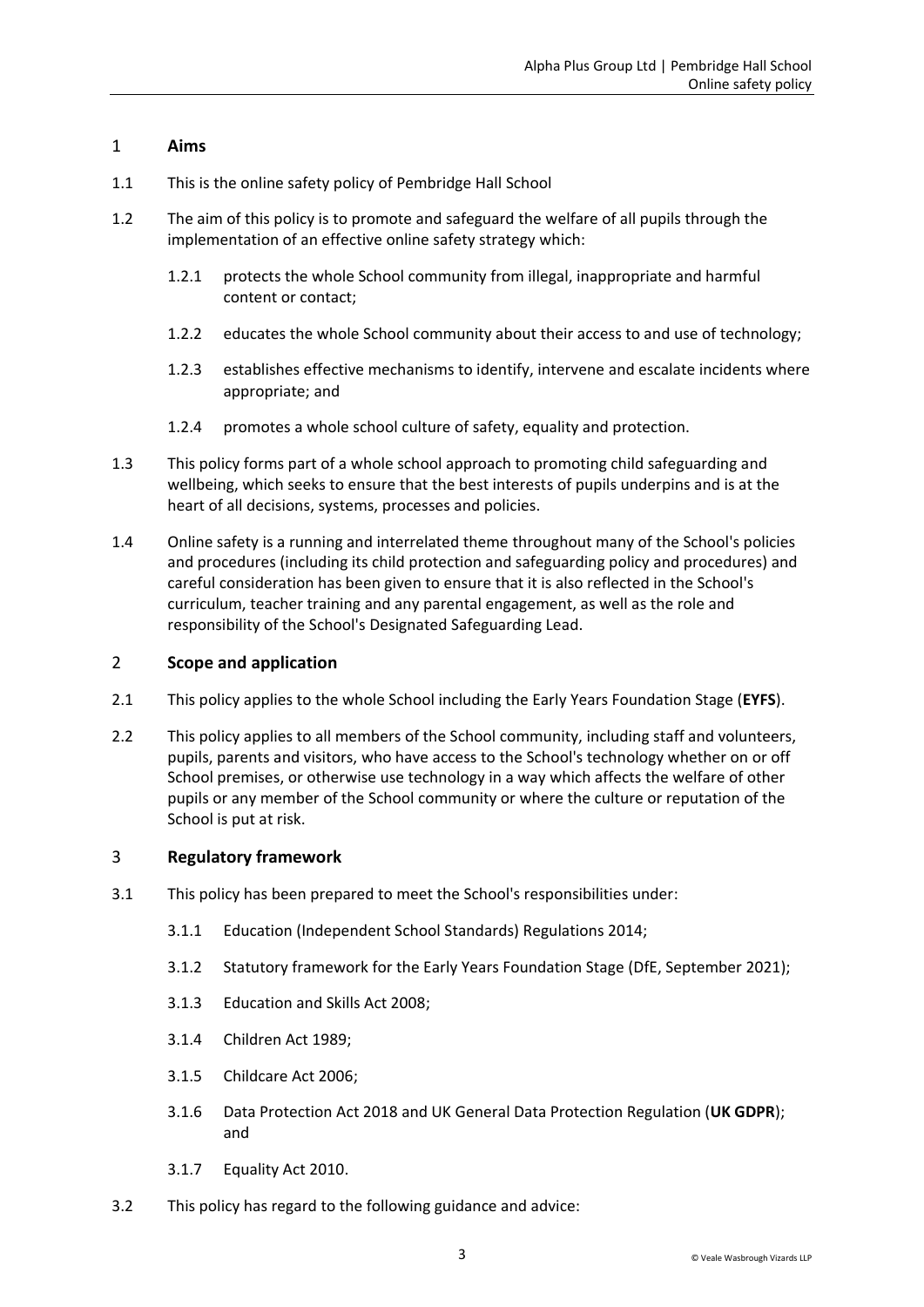- 3.2.1 [Keeping children safe in education](https://www.gov.uk/government/publications/keeping-children-safe-in-education--2) (DfE, September 2021) (**KCSIE**);
- 3.2.2 [Preventing and tackling bullying](https://www.gov.uk/government/publications/preventing-and-tackling-bullying) (DfE, July 2017);
- 3.2.3 Sharing [nudes and semi-nudes: advice for education settings working with children](https://www.gov.uk/government/publications/sharing-nudes-and-semi-nudes-advice-for-education-settings-working-with-children-and-young-people/sharing-nudes-and-semi-nudes-advice-for-education-settings-working-with-children-and-young-people)  [and young people](https://www.gov.uk/government/publications/sharing-nudes-and-semi-nudes-advice-for-education-settings-working-with-children-and-young-people/sharing-nudes-and-semi-nudes-advice-for-education-settings-working-with-children-and-young-people) (DfDCMS and UKCIS, December 2020) ;
- 3.2.4 [Revised Prevent duty guidance: for England and Wales](https://www.gov.uk/government/publications/prevent-duty-guidance/revised-prevent-duty-guidance-for-england-and-wales) (Home Office, April 2021);
- 3.2.5 [Channel duty guidance: protecting vulnerable people from being drawn into](https://www.gov.uk/government/publications/channel-and-prevent-multi-agency-panel-pmap-guidance)  [terrorism \(](https://www.gov.uk/government/publications/channel-and-prevent-multi-agency-panel-pmap-guidance)Home Office, February 2021);
- 3.2.6 [Sexual violence and sexual harassment between children in schools and colleges](https://www.gov.uk/government/publications/sexual-violence-and-sexual-harassment-between-children-in-schools-and-colleges)  (DfE, September 2021);
- 3.2.7 Searching, screening [and confiscation: advice for schools](https://www.gov.uk/government/publications/searching-screening-and-confiscation) (DfE, January 2018);
- 3.2.8 [Safeguarding children and protecting professionals in early years settings: online](https://www.gov.uk/government/publications/safeguarding-children-and-protecting-professionals-in-early-years-settings-online-safety-considerations)  [safety considerations](https://www.gov.uk/government/publications/safeguarding-children-and-protecting-professionals-in-early-years-settings-online-safety-considerations) (UK Council for Internet Safety, February 2019);
- 3.2.9 [Relationships Education, Relationships and Sex Education \(RSE\) and Health](https://www.gov.uk/government/publications/relationships-education-relationships-and-sex-education-rse-and-health-education)  [Education guidance \(](https://www.gov.uk/government/publications/relationships-education-relationships-and-sex-education-rse-and-health-education)DfE, June 2019);
- 3.2.10 [Teaching online safety in schools](https://www.gov.uk/government/publications/teaching-online-safety-in-schools) (DfE, June 2019);
- 3.2.11 [Harmful online challenges and online hoaxes](https://www.gov.uk/government/publications/harmful-online-challenges-and-online-hoaxes) (DfE, February 2021);
- 3.2.12 [Online safety guidance if you own or manage an online platform](https://www.gov.uk/government/collections/online-safety-guidance-if-you-own-or-manage-an-online-platform) (DfDCMS, June 2021);
- 3.2.13 A [business guide for protecting children on your online platform](https://www.gov.uk/government/collections/a-business-guide-for-protecting-children-on-your-online-platform) (DfDCMS, June 2021);
- 3.2.14 [Online safety audit tool](https://www.gov.uk/government/publications/ukcis-online-safety-audit-tool) (UKCIS, August 2020).
- 3.3 The following School policies, procedures and resource materials are relevant to this policy:
	- 3.3.1 acceptable use policy for pupils;
	- 3.3.2 staff IT acceptable use policy and social media policies;
	- 3.3.3 child protection and safeguarding policy and procedures, including guidance on peer on peer abuse;
	- 3.3.4 anti-bullying policy;
	- 3.3.5 risk assessment policy;
	- 3.3.6 staff code of conduct and whistleblowing policies;
	- 3.3.7 data protection policy;
	- 3.3.8 use of mobile phones and electronic devices;
	- 3.3.9 Pembridge Values;
	- 3.3.10 PSHEE and RSE policy;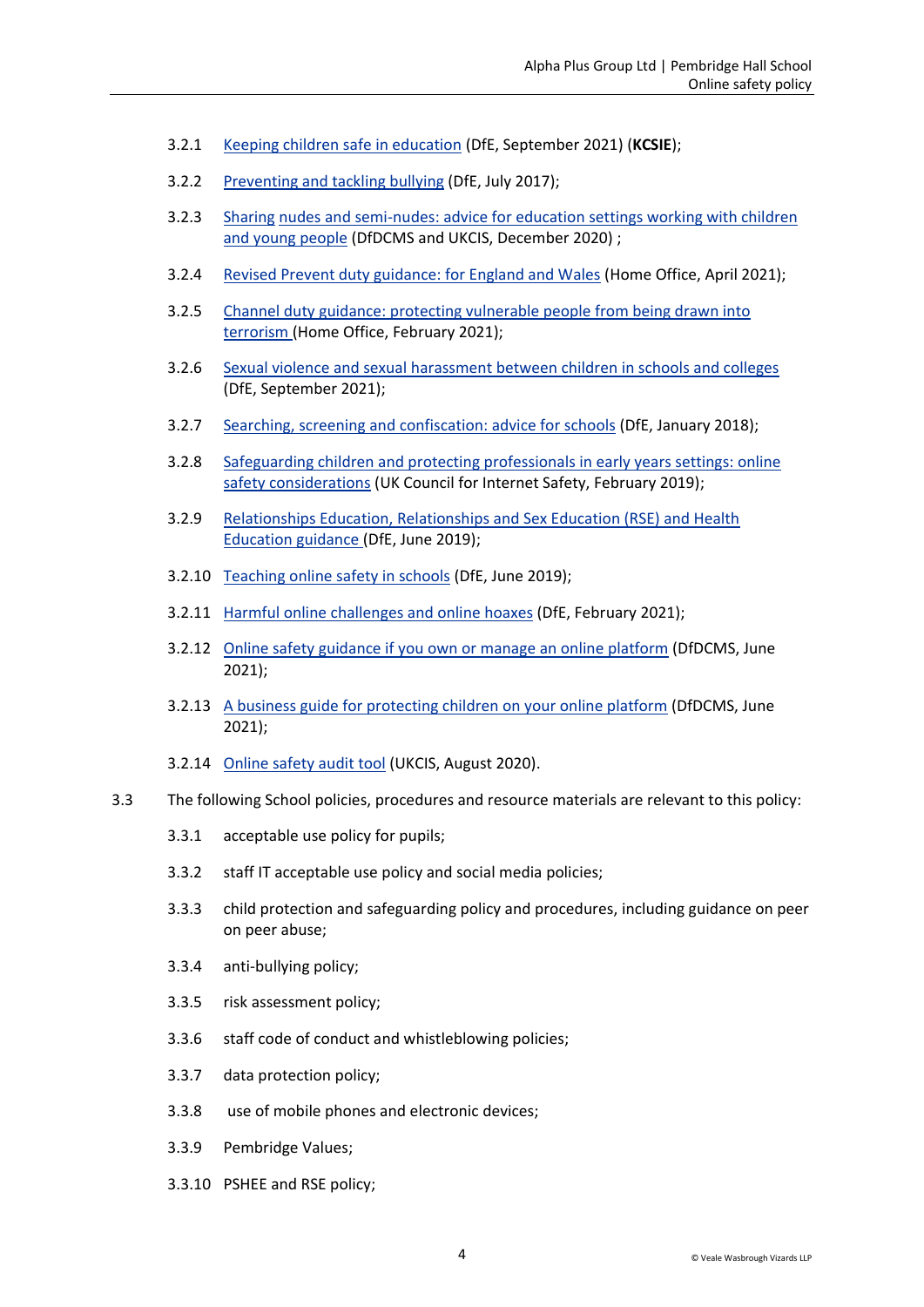#### <span id="page-4-0"></span>4 **Publication and availability**

- 4.1 This policy is published on the school website;
- 4.2 This policy is available in hard copy on request.

#### <span id="page-4-1"></span>5 **Definitions**

5.1 In considering the scope of the School's online safety strategy, the School will take a wide and purposive approach to considering what falls within the meaning of technology, networks and devices used for viewing or exchanging information (collectively referred to in this policy as **technology**).

#### <span id="page-4-2"></span>6 **Responsibility statement and allocation of tasks**

- 6.1 Alpha Plus Group has overall responsibility for all matters which are the subject of this policy. It ensures that all those with leadership and management responsibilities at the School actively promote the well-being of pupils.
- 6.2 The Designated Safeguarding Lead (**DSL**; see cover page for contact details) has primary responsibility for the implementation and maintenance of this policy at school level. The policy is updated as required and formally reviewed on an annual basis.
- 6.3 Online safety incidents are reviewed as part of an ongoing cycle of governance visits, and as part of an annual safeguarding review conducted by the Nominated Safeguarding Governor and DSL.
- 6.4 Taking into account the multi-dimensional aspects of online safety, specific responsibilities are assigned to specific individuals based on their skills and experience, as set out below:

<span id="page-4-3"></span>

| <b>Aspect of online safety</b>       | Designated person <sup>1</sup> |  |
|--------------------------------------|--------------------------------|--|
| <b>ICT Coordinator</b>               | Seema Manji                    |  |
| On-site Engineer <sup>2</sup>        | Dave Winn                      |  |
| Curriculum - ICT                     | Seema Manji                    |  |
| Curriculum - PSHEE                   | Nicola Mooney                  |  |
| <b>Staff Training &amp; CPD</b>      | Rebecca Raffan                 |  |
| Development of Parental<br>Awareness | Nicola Mooney & Seema Manji    |  |

<sup>&</sup>lt;sup>1</sup> A person may cover more than one aspect if they have the appropriate experience and skills-set.

<sup>&</sup>lt;sup>2</sup> The on-site engineer must sign the annual affirmation statement as required by the Code of Ethical & Professional Conduct (available on the Portal).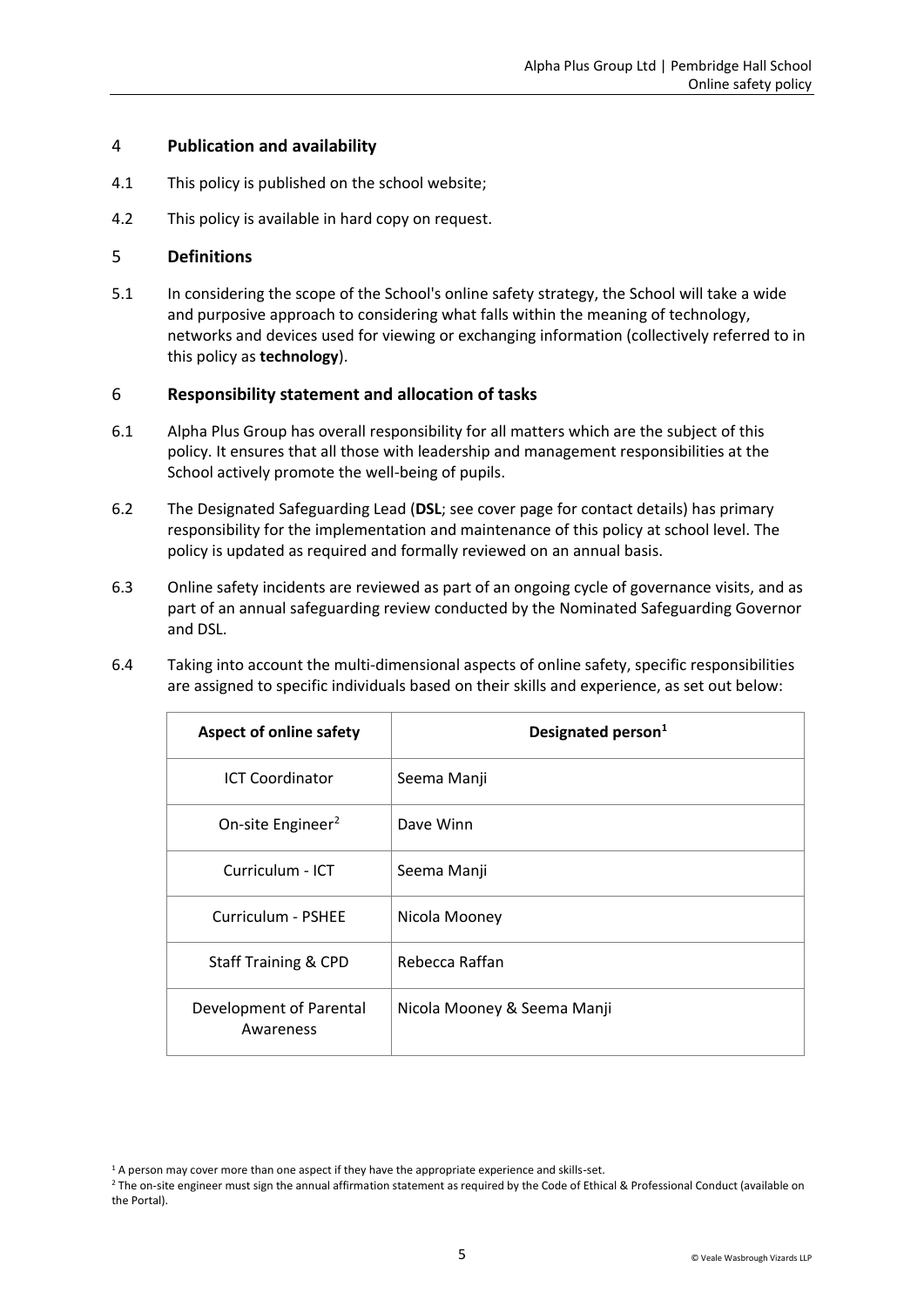#### <span id="page-5-0"></span>7 **Role of staff and parents**

#### 7.1 **Head and Senior Leadership Team**

- 7.1.1 The Head has overall executive responsibility for the safety and welfare of members of the School community.
- 7.1.2 The DSL is the senior member of staff from the School's leadership team with lead responsibility for safeguarding and child protection, including online safety. The responsibility of the DSL includes managing safeguarding incidents involving the use of technology in the same way as other safeguarding matters, in accordance with the School's child protection and safeguarding policy and procedures.
- 7.1.3 The DSL will work with the School's On-Site Engineer and ICT Coordinator (see below) in monitoring technology uses and practices across the School and assessing whether any improvements can be made to ensure the online safety and well-being of pupils.
- 7.1.4 The DSL will monitor the School's online safety incident log.
- 7.1.5 The DSL will regularly run reports using the filtering software to identify risk alerts and concerns.
- 7.1.6 The DSL will regularly update other members of the School's Senior Leadership Team on the operation of the School's safeguarding arrangements, including online safety practices.

#### 7.2 **Alpha Plus Group Director of IT and IT Team**

- 7.2.1 Alpha Plus Group's Director of IT, together with his team of On-Site Engineers, is responsible for the effective operation of the School's filtering system so that pupils and staff are unable to access any material that poses a safeguarding risk, including terrorist and extremist material, while using the School's network. This includes responsibility for ensuring that:
	- (a) the School's technology infrastructure is secure and, so far as is possible, is not open to misuse or malicious attack;
	- (b) the user may only use the School's technology if they are properly authenticated and authorised;
	- (c) the School has an effective filtering policy in place and that it is applied and updated on a regular basis;
	- (d) the risks of pupils and staff circumventing the safeguards put in place by the School are minimised;
	- (e) the use of the School's technology is regularly monitored to ensure compliance with this policy and that any misuse or attempted misuse can be identified and reported to the appropriate person for investigation; and
	- (f) monitoring software and systems are kept up to date to allow the ICT team to monitor the use of email and the internet over the School's network and maintain logs of such usage.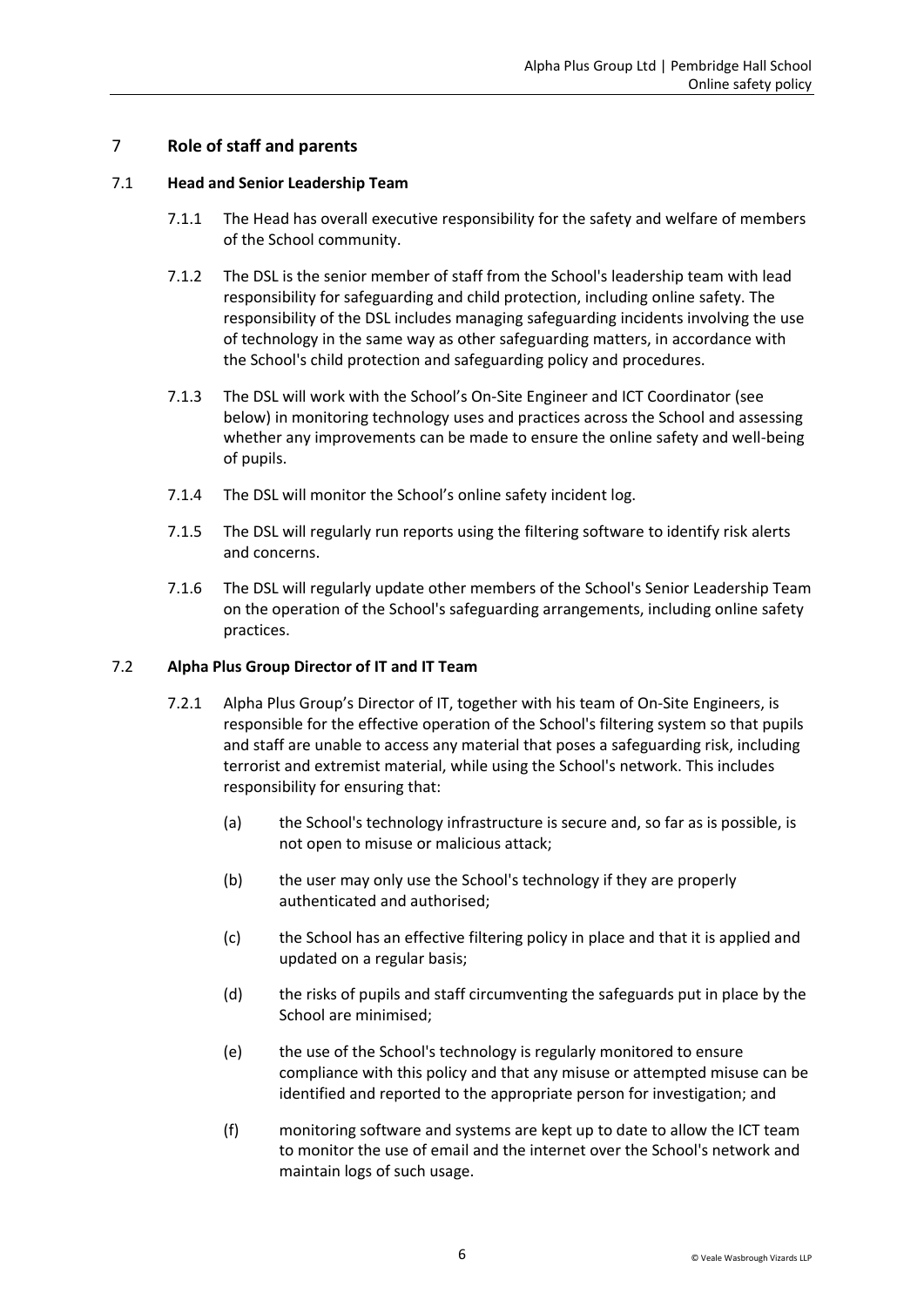- 7.2.2 Whilst the above responsibilities sit with the Alpha Plus Group Director of IT and are administered by the School's On-Site Engineer, it is essential that a member of staff is nominated as ICT Coordinator and is assigned responsibility for monitoring the effective delivery of technology services on behalf of all school/college users, and for reporting problems where necessary. The ICT Co-ordinator may also be responsible for the ICT curriculum, but it is important that these two responsibilities are clearly understood as separate functions.
- 7.2.3 The ICT Coordinator will report regularly to the Senior Leadership Team on the operation of the School's technology. If the ICT Coordinator has concerns about the functionality, effectiveness, suitability or use of technology within the School, including of the monitoring and filtering systems in place, they will escalate those concerns promptly to the DSL and Alpha Plus Group's Head Office IT team.
- 7.2.4 The ICT Coordinator is responsible for bringing any matters of safeguarding concern to the attention of the DSL in accordance with the School's child protection and safeguarding policy and procedures.

#### 7.3 **All staff**

- 7.3.1 All staff have a responsibility to act as good role models in their use of technology and to share their knowledge of the School's policies and of safe practice with the pupils.
- 7.3.2 Staff are expected to adhere, so far as applicable, to each of the policies referenced in this policy.
- 7.3.3 All staff are aware that technology can play a significant part in many safeguarding and wellbeing issues and that pupils are at risk of abuse online as well as face-toface. Staff are also aware that, sometimes, such abuse will take place concurrently online and during a pupil's daily life.
- 7.3.4 Staff are expected to be alert to the possibility of pupils abusing their peers online and to understand that this can occur both inside and outside of school. Examples of such abuse can include:
	- (a) the sending of abusive, harassing and misogynistic messages;
	- (b) the consensual and non-consensual sharing of indecent images and videos (especially around group chats), which is sometimes known as sexting or youth produced sexual imagery;
	- (c) the sharing of abusive images and pornography to those who do not wish to receive such content;
	- (d) cyberbullying.
- 7.3.5 Staff are also aware that many other forms of abuse may include an online element. For instance, there may be an online element which:
	- (a) facilitates, threatens and/or encourages physical abuse;
	- (b) facilitates, threatens and/or encourages sexual violence; or
	- (c) is used as part of initiation/hazing type violence and rituals.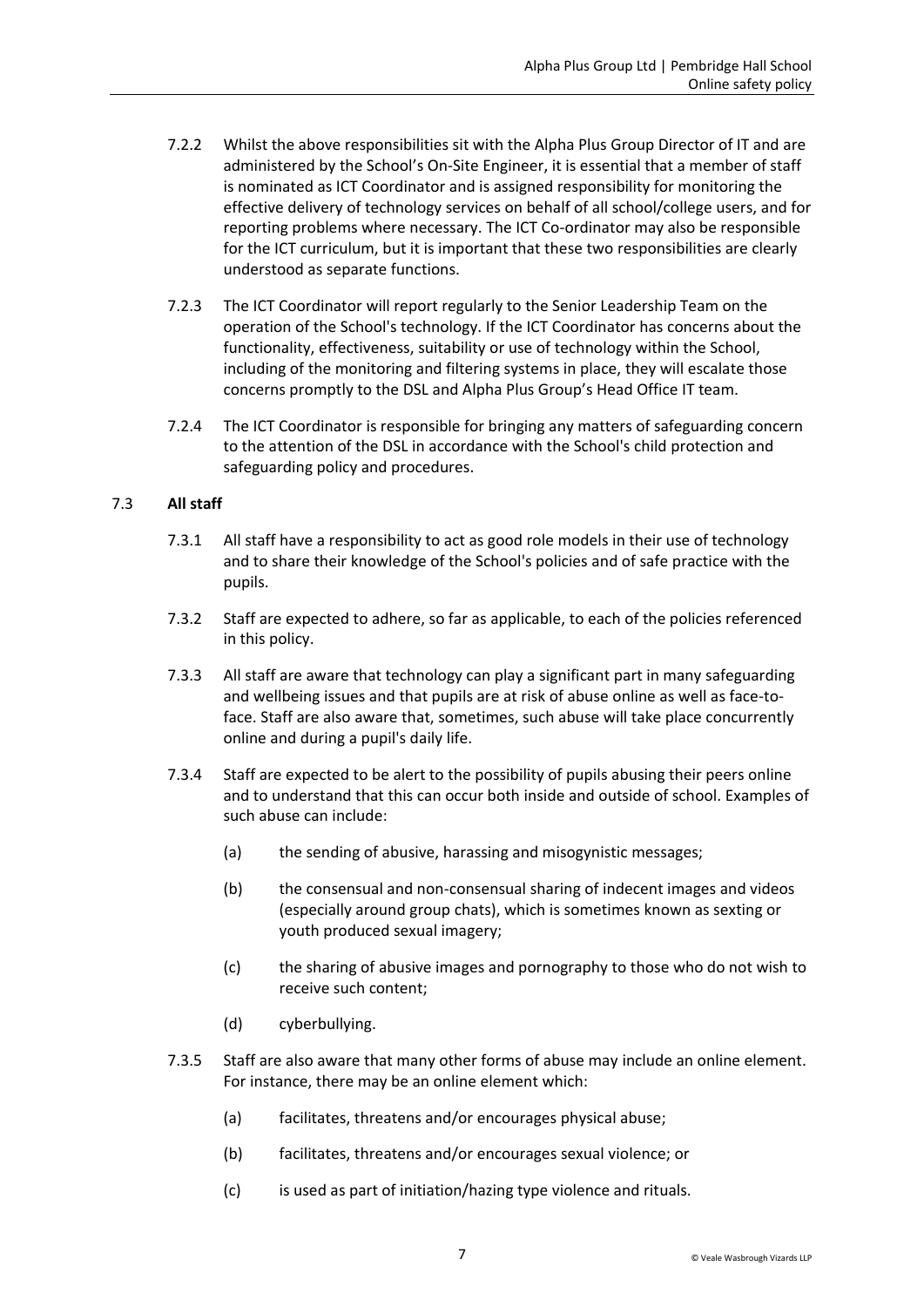- 7.3.6 It is important that staff recognise the indicators and signs of peer on peer abuse, including where such abuse takes place online, and that they know how to identify it and respond to reports. Staff must also understand that, even if there are no reports of peer on peer abuse at the School, whether online or otherwise, it does not mean that it is not happening; it may simply be the case that it is not being reported.
- 7.3.7 It is important that staff challenge inappropriate behaviours between peers and do not downplay certain behaviours, including sexual violence and sexual harassment, as "*just bante*r", "*just having a laugh*", "*part of growing up*" or "*boys being boys*" as doing so can result in a culture of unacceptable behaviours, an unsafe environment for children and, in a worst case scenario, a culture that normalises abuse. The School has a **zero tolerance approach** towards peer on peer abuse (including in relation to sexual violence and sexual harassment) and such behaviour is never acceptable and will not be tolerated. The School will treat any such incidences as a breach of discipline and will deal with them under the School's behaviour and discipline policy and also as a safeguarding matter under the School's child protection and safeguarding policy and procedures.
- 7.3.8 Staff have a responsibility to report any concerns about a pupil's welfare and safety in accordance with this policy and the School's child protection and safeguarding policy and procedures. If staff have any concerns regarding peer on peer abuse or if they are unsure as to how to proceed in relation to a particular incident, they should **always speak to the DSL in all cases (see contact details on cover page).**
- 7.3.9 Staff authorised by the [Head/Principal] have the right to search for, examine and confiscate any device where they reasonably suspect that the data or file on the device in question has been, or could be, used to cause harm, to disrupt teaching or break the school rules. This will be done in accordance with the Department for Education's guidance: [Searching, screening and confiscation](https://www.gov.uk/government/publications/searching-screening-and-confiscation) (2018). Inappropriate usage will be dealt with consistent with the School's policy on behaviour and discipline. Following an examination of an electronic device, the member of staff has the right to erase any data or files, if they think there is a good reason to do so. However, care should be taken not to delete material that might be required in a potential criminal investigation. If a member of staff has reasonable grounds to suspect that a device contains evidence in relation to an offence, they must alert:

**Head**: Henry Keighley-Elstub

**DSL**: Nicola Mooney

**Deputy DSL** [if DSL is not available]: Rebecca Raffan

#### **Head of Digital Learning**: Seema Manji

The device should then be given to police as soon as is reasonably practicable.

#### 7.4 **Parents**

- 7.4.1 The role of parents in ensuring that pupils understand how to stay safe when using technology is crucial. The School expects parents to promote safe practice when using technology and to:
	- (a) support the School in the implementation of this policy and report any concerns in line with the School's policies and procedures;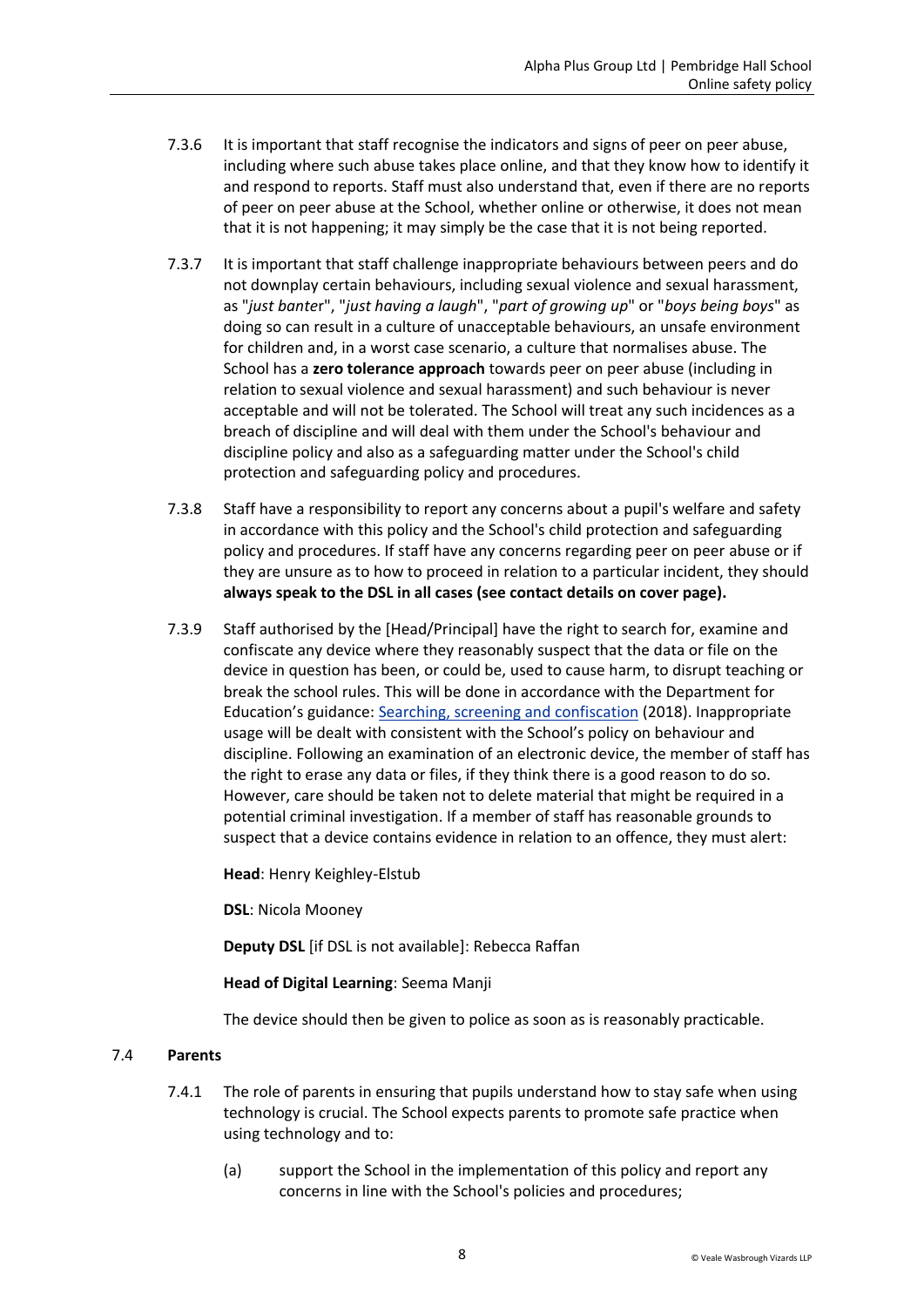- (b) talk to their child to understand the ways in which they are using the internet, social media and their mobile devices and promote responsible behaviour; and
- (c) encourage their child to speak to someone if they are being bullied or otherwise are concerned about their own safety or that of another pupil or need support.
- 7.4.2 If parents have any concerns or require any information about online safety, they should contact the DSL:

Nicola Mooney: [nicola.mooney@pembridgehall.co.uk](mailto:nicola.mooney@pembridgehall.co.uk)

#### <span id="page-8-0"></span>8 **Technological controls**

- 8.1 We maintain specific controls which enable us to establish a secure data and communications environment and to monitor children's digital activity within the boundaries of the School.
- 8.2 Children to whom we provide bespoke<sup>3</sup> access to ICT resources are asked to agree in writing to a set of rules for the acceptable use of such resources (see ICT Usage policy).
- 8.3 Our password-controlled network maintains individual security, confidentiality and accountability for activity on the network. Any pupil or member of staff who has a problem with their user names or passwords must report it to the School's ICT team immediately.
- 8.4 The School uses well-established and frequently updated filtering software to prevent access to content deemed to be potentially harmful, and which records attempts to access such potentially harmful content. If staff or children discover unsuitable sites, the URL (web address) must be reported to the ICT Coordinator. Any member of the School community should report a website which causes concern to the ICT Coordinator who will immediately refer this to the On-Site Engineer who will arrange for that site to be blocked, always taking care to consider that potential 'over-blocking' does not lead to unreasonable restrictions in online learning.
- 8.5 The use of any device connected to the School's network will be logged and monitored by the ICT team.
- 8.6 The School has a separate Wi-Fi connection available for use by visitors to the School. A password, which is changed on a regular basis, must be obtained from a member of staff in order to use the Wi-Fi. Use of this service will be logged and monitored by the ICT team.

#### 8.7 **Inappropriate material**

- 8.7.1 The School recognises the importance of ensuring that all pupils are safeguarded from potentially harmful and inappropriate material online.
- 8.7.2 Online safety is a key element of many school policies and procedures and an important part of the role and responsibilities of the DSL. The term 'online safety' encapsulates a wide range of issues but these can be classified into four main areas of risk

<sup>&</sup>lt;sup>3</sup> E.g. email accounts; network ID's and accounts; unsupervised browsing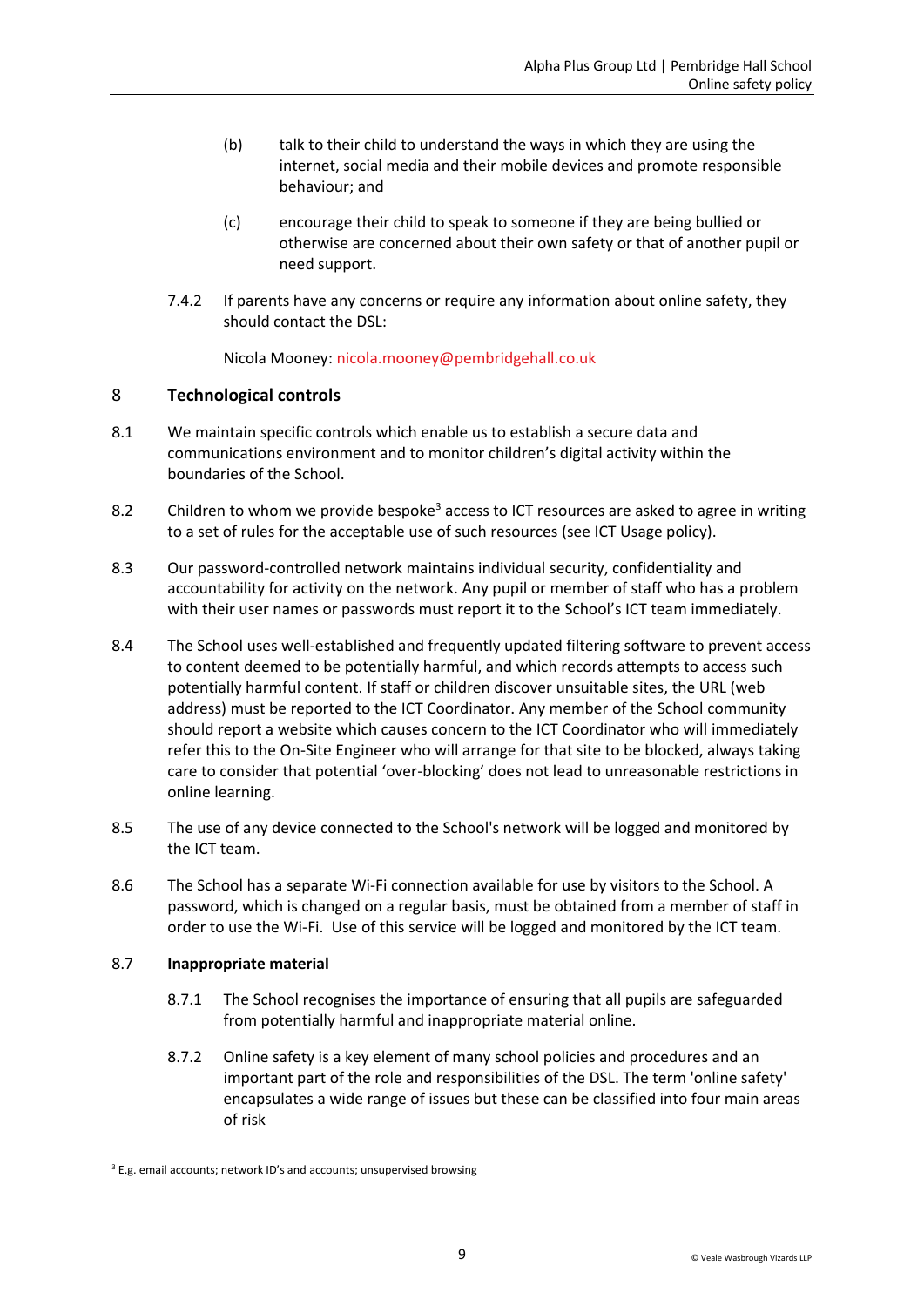- (a) **Content** being exposed to illegal, inappropriate, inaccurate or harmful content (e.g. pornography, extreme violence, addictive content, fake news, racism, misogyny, self-harm, suicide, anti-Semitism, radicalisation and  $extremism)<sup>4</sup>$ ;
- (b) **Contact** being subjected to harmful online interaction with other users (e.g. peer to peer pressure, bullying, harassment, threats to privacy, commercial advertising and adults posing as children or young adults with the intention to groom and/or exploit them for sexual, criminal, financial or other purposes);
- (c) **Conduct** a pupil's personal online behaviour that increases the likelihood of, or causes, harm (e.g. making, sending and receiving explicit images (such as consensual and non-consensual sharing of nudes and semi-nudes and/or pornography), sharing other explicit images and online bullying, harassment, breaching copyright; and
- (d) **Commerce** risks such as online gambling, inappropriate advertising, phishing and or financial scams.

The school is committed to supporting awareness of these risks in age-appropriate ways and to building resilience and critical thinking skills to enable students to respond appropriately to such risks. See the table below (adapted from Tanya Byron's '3 C's of E-safety') and section 10 for further information about online safety education.

| <b>Risk category</b>                                 | <b>Commercial</b>                                                                                                                          | <b>Aggressive</b>                                                                                          | Sexual                                                                                                         | <b>Values</b>                                                                                                                                                                                                      |
|------------------------------------------------------|--------------------------------------------------------------------------------------------------------------------------------------------|------------------------------------------------------------------------------------------------------------|----------------------------------------------------------------------------------------------------------------|--------------------------------------------------------------------------------------------------------------------------------------------------------------------------------------------------------------------|
| Content<br>Child is<br>observer/consumer             | Understand and<br>develop resilience to<br>advertising, spam,<br>sponsorships and<br>demands for personal<br>information                   | Develop resilience to<br>violent/hateful<br>content and know<br>how to cope and to<br>deal with it         | Avoid/develop<br>resilience to<br>pornographic or<br>unwelcome sexual<br>content                               | Develop critical<br>evaluation skills to<br>Identify bias,<br>prejudice, misleading<br>and manipulative<br>information and<br>advice                                                                               |
| <b>Contact</b><br>Child is participant               | Awareness of tracking,<br>harvesting and the<br>protection of personal<br>information                                                      | Develop resilience to<br>being bullied or<br>harassed, and know<br>what actions to take                    | Understand the<br>implications of<br>interacting with<br>strangers and being<br>groomed                        | Develop resilience to<br>the risk of<br>compulsive/addictive<br>online behaviour, and<br>to unwelcome<br>persuasions                                                                                               |
| <b>Conduct</b><br>Child is<br>instigator/perpetrator | Clear guidance on<br>illegal downloading,<br>copying, plagiarising,<br>hacking, gambling,<br>fraud, identity theft<br>and the consequences | Clear guidance on<br>bullying, harassment<br>or 'trolling' of others<br>and understand the<br>consequences | Clear guidance on<br>creating and<br>uploading<br>inappropriate material<br>and understand the<br>consequences | Clear guidance on the<br>value of personal<br>integrity, respect, data<br>security,<br>confidentiality, and<br>the consequences of<br>publishing<br>inappropriate, false or<br>misleading<br>information or advice |

<sup>4</sup> Online games designed for adults are often cited as one of the principle causes of concern for several of these risks. This may be as much from the highly aggressive and verbally abusive behaviours they elicit as from the be-friending of pseudonymous strangers or from exposure to violent and sexual content. Extensive exposure to such games may be considered evidence of child neglect, which may, in certain circumstances, lead the School to consider making a report to social services.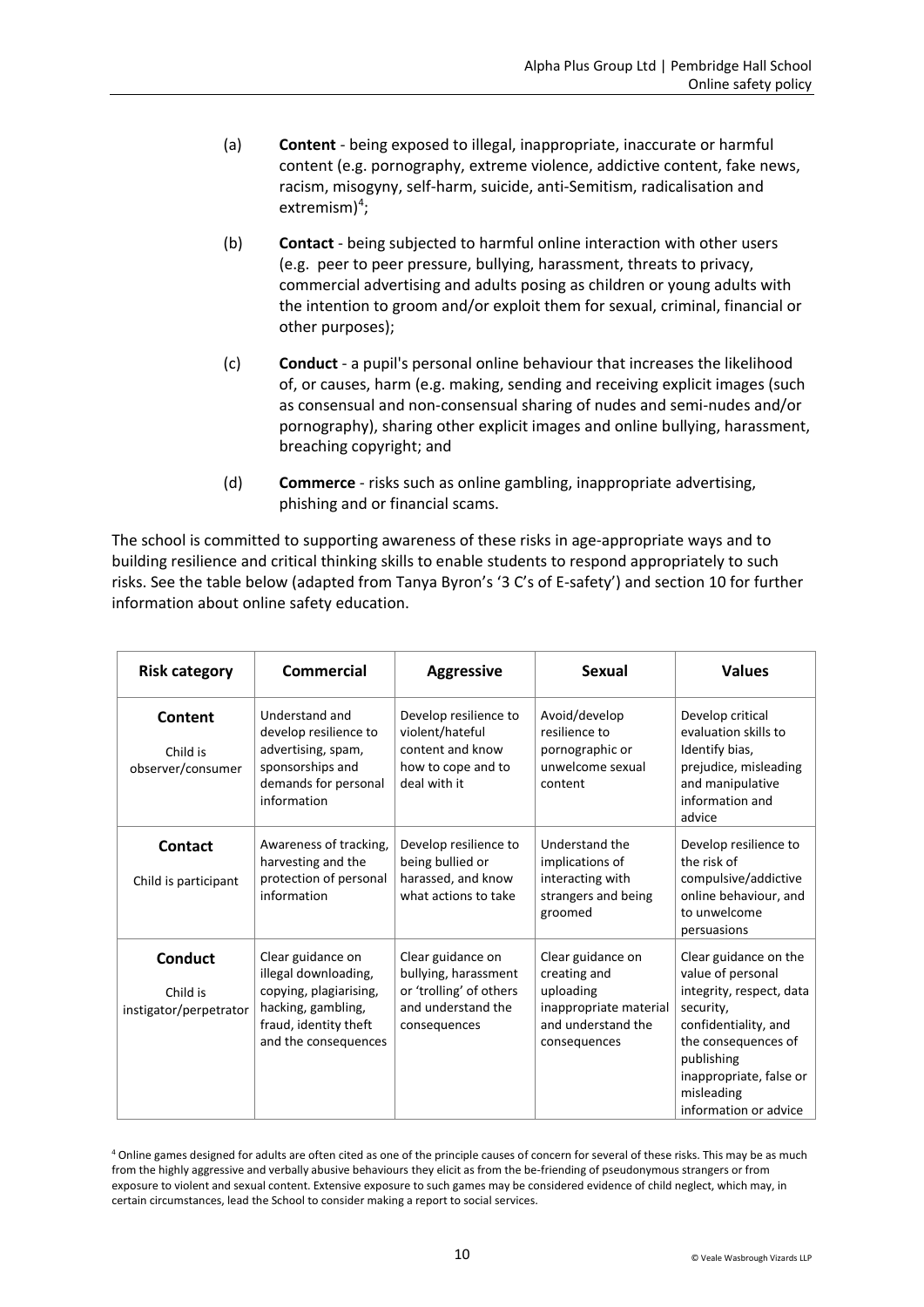#### 8.8 **Use of mobile electronic devices and smart technology**

- 8.8.1 As personal mobile devices and smart technology equipped with a mobile data subscription are prohibited in school, pupils do not have access to the internet via these devices.
- 8.8.2 The use of mobile electronic devices by staff is covered in the Staff Code of Conduct, Mobile Phones and Devices policy and ICT Usage policy. Unless otherwise agreed in writing, personal mobile devices including laptop and notebook devices should not be used for School purposes except in an emergency.
- 8.8.3 The School's policies apply to the use of technology by staff and pupils whether on or off School premises and appropriate action will be taken where such use affects the welfare of other pupils or any member of the School community or where the culture or reputation of the School is put at risk.

#### <span id="page-10-0"></span>9 **Procedures for dealing with online safety concerns and incidents**

#### 9.1 **Concerns/Incidents relating to pupils**

- 9.1.1 **Anyone** who has **any** concern about pupils' online safety, the misuse of technology or a particular risk should report it immediately.
	- (a) If a concern or incident in any way touches on child safeguarding issues<sup>5</sup>, then it must be reported **immediately** to the DSL, consistent with the safeguarding and child protection policy.
	- (b) If the concern or incident involves cyberbullying it should be dealt with in accordance with the School's anti-bullying policy.
	- (c) If it relates to technological controls (as described above), or to a breach of the ICT Usage policy, then it must also be reported to the ICT Coordinator.
	- (d) Other members of staff and management should be informed as appropriate in the circumstances.
- 9.1.2 Regarding the responsibility of schools/colleges to deal with online safety incidents which occur 'off-site', the Education and Inspections Act 2006 and the Education Act 2011 empower the School, to such extent as is reasonable, to:
	- (a) regulate the behaviour of children when they are off the school/college site where an online safety incident is linked to the school/college
	- (b) impose disciplinary penalties for inappropriate behaviour, as per the behaviour and discipline policy
	- (c) search for and confiscate electronic devices, and search their contents, and where appropriate delete content (see section 7.3.9)
- 9.1.3 The School recognises the importance of acknowledging, understanding and not downplaying behaviours which may be related to abuse and has appropriate

<sup>5</sup> For example, it involves peer on peer abuse, sexual imagery, sexual violence and/or harassment, upskirting or radicalisation (this is not an exhaustive list, for further information see the safeguarding and child protection policy).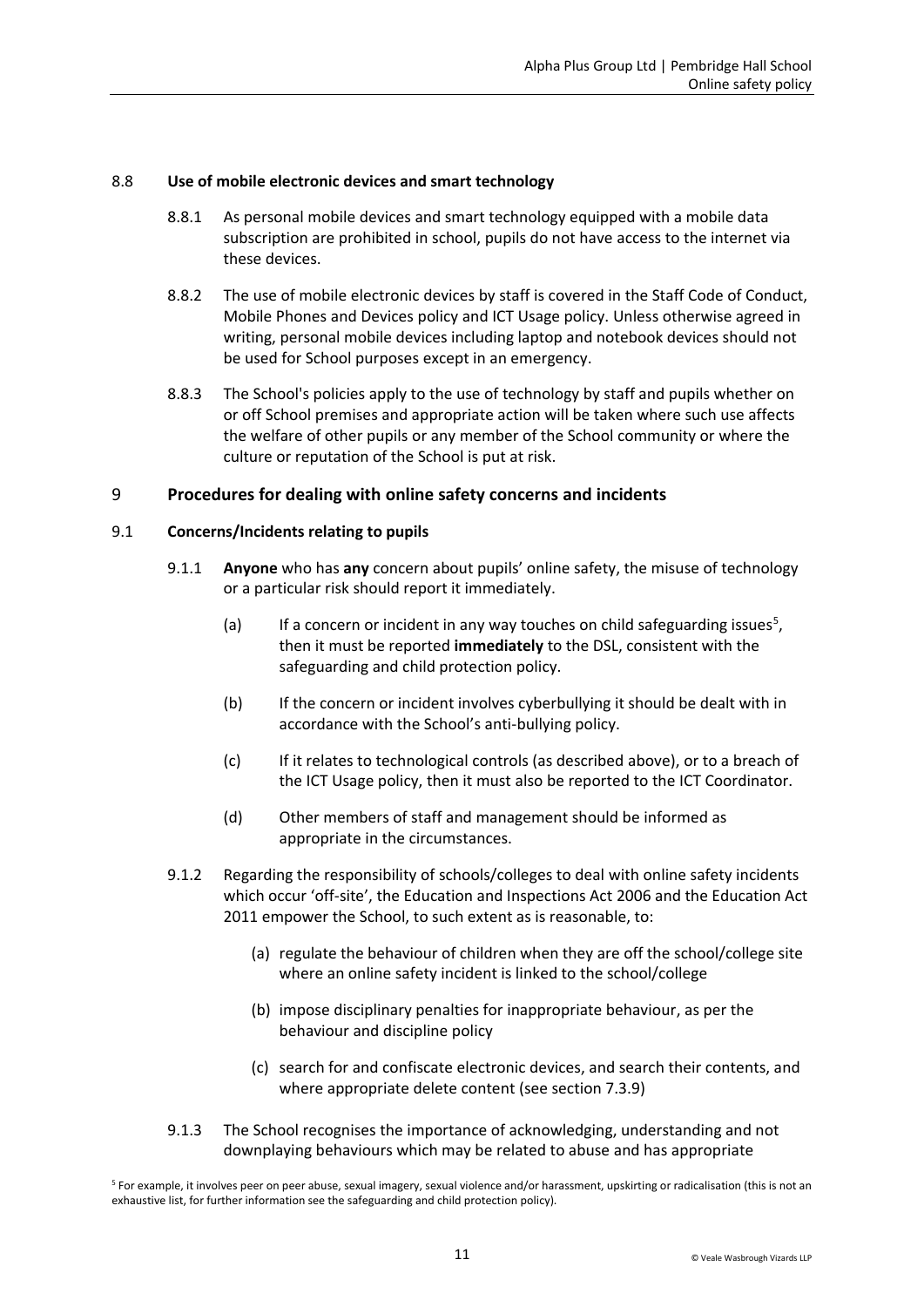systems in place to ensure that pupils can report any incidents of abuse, whether or not they include an online element, confidently and safe in the knowledge that their concerns will be treated seriously. Staff should however be careful not to promise full confidentiality as information may need to shared further (e.g. with the DSL) to determine next steps.

#### 9.2 **Concerns/Incidents relating to staff**

- 9.2.1 **Anyone** who has **any** concern about the misuse of technology by staff should report it in accordance with the School's whistleblowing policy so that it can be dealt with in accordance with the staff disciplinary procedures.
- 9.2.2 If anyone has a safeguarding-related concern relating to staff misuse of technology, they should report it **immediately** in accordance with the procedures for reporting and dealing with allegations of abuse against staff set out in the School's child protection and safeguarding policy and procedures.

#### 9.3 **Misuse by any user**

- 9.3.1 **Anyone** who has **any** concern about the misuse of technology by any other user should report it immediately to the ICT Coordinator and/or the DSL as relevant.
- 9.3.2 The School reserves the right to withdraw access to the School's network by any user at any time and to report suspected illegal activity to the police.
- 9.3.3 If the School considers that any person is vulnerable to radicalisation, the school will refer this to the Channel programme. This focuses on support at an early stage to people who are identified as being vulnerable to being drawn into terrorism. Any person who has a concern relating to extremism may report it directly to the police.

#### 9.4 **Cybercrime**

- 9.4.1 Cybercrime is criminal activity committed using computers and/or the internet. It is broadly categorised as either 'cyber-enabled' (crimes that can happen off-line but are enabled at scale and at speed on-line) or 'cyber dependent' (crimes that can be committed only by using a computer).
- 9.4.2 Cyber-dependent crimes include;
	- (a) unauthorised access to computers (illegal 'hacking'), for example, accessing a school's computer network to look for test paper answers or change grades awarded;
	- (b) denial of service (Dos or DDoS) attacks or 'booting', which are attempts to make a computer, network or website unavailable by overwhelming it with internet traffic from multiple sources; and
	- (c) making, supplying or obtaining malware (malicious software) such as viruses, spyware, ransomware, botnets and Remote Access Trojans with the intent to commit further offence, including those above.
- 9.4.3 The School is aware that pupils with particular skill and interest in computing and technology may inadvertently or deliberately stray into cyber-dependent crime.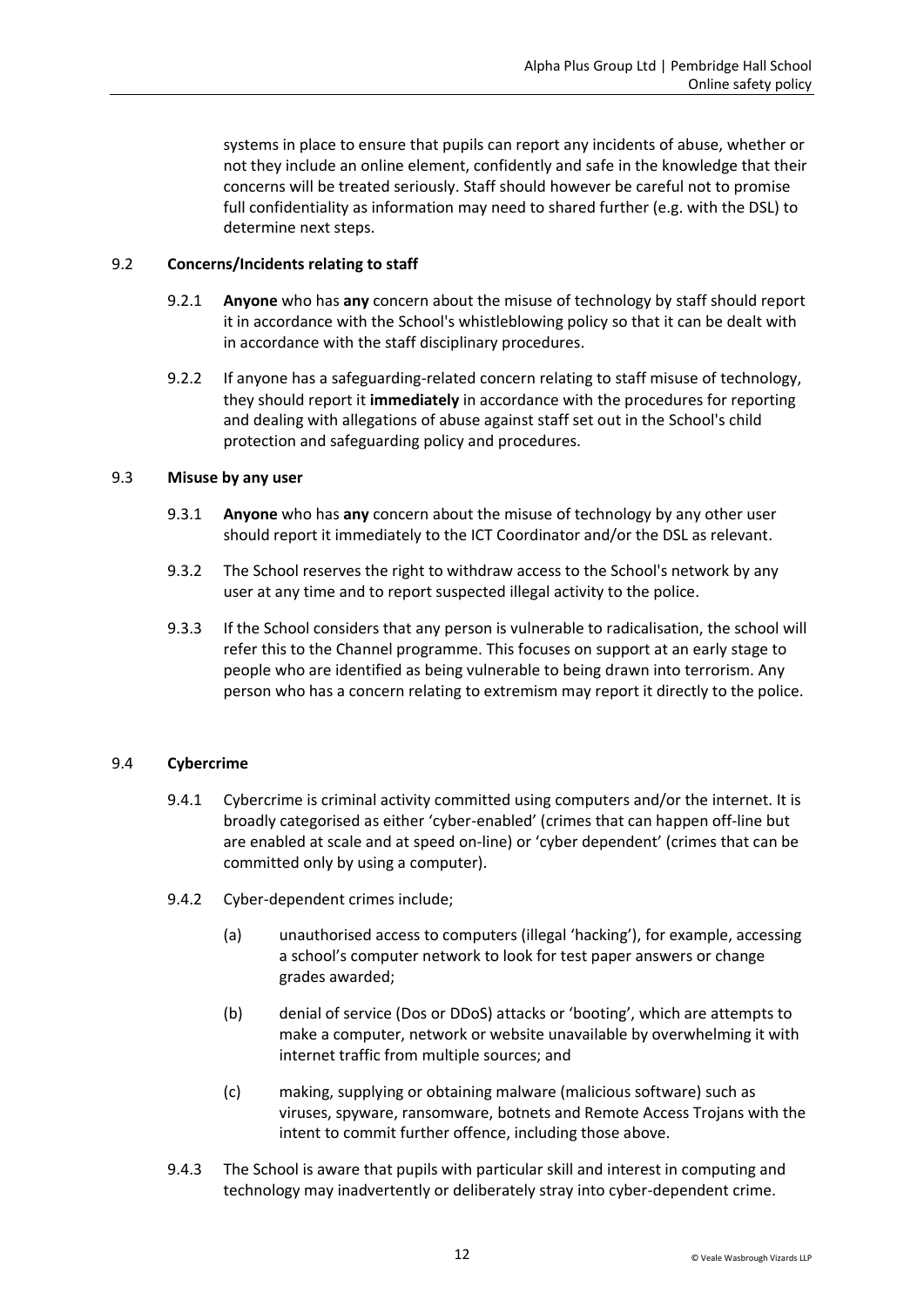9.4.4 If staff have any concerns about a child in this area, they should refer the matter to the DSL immediately. The DSL should then consider referring into the Cyber Choices programme. This is a nationwide police programme supported by the Home Office and led by the National Crime Agency, working with regional and local policing. It aims to intervene where young people are at risk of committing, or being drawn into, low level cyber-dependent offences and divert them to a more positive use of their skills and interests. Cyber Choices does not currently cover 'cyber-enabled' crime such as fraud, purchasing of illegal drugs on-line and child sexual abuse and exploitation, nor other areas of concern such as on-line bullying or general online safety.

#### 9.5 **Recording online safety incidents**

The School maintains a log of online safety incidents on My Concern, which is monitored by the DSL. The reporting of online safety incidents should include the following data:

- (a) Name of person reporting the incident
- (b) Date and time of incident
- (c) Date reported
- (d) Names of people involved
- (e) Location and device details
- (f) Details of incident, including evidence where possible
- (g) Clarification of the risk or breach e.g. does it relate to safeguarding, bullying, inappropriate content, sexting, data protection, copyright infringement…etc.? Use the 4 C's categorisation as described in 8.7.2.
- (h) Initial action taken and current status
- 9.6 Once investigated, a record of the resolution of the incident, and actions taken as a result, must be maintained. Such records should be readily available for inspection during governance visits.
- 9.7 The information created in connection with this policy may contain personal data. The School's use of this personal data will be in accordance with Alpha Plus Group's data protection and retention policies. Data in the online safety log will be processed in line with Alpha Plus Group's Privacy Notice, which is available on request or can be accessed via the Group's [public portal.](https://public-egiportal.alphaplusgroup.co.uk/Alpha%20Plus%20Group%20Documents/Privacy%20Policy%20for%20Students%20and%20Parents.pdf)

#### <span id="page-12-0"></span>10 **Education**

- 10.1 The safe use of technology is integral to the School's curriculum. Pupils are educated in an age appropriate manner about the importance of safe and responsible use of technology, including the internet, social media and mobile electronic devices. For further detail, see ICT planning and curriculum.
- 10.2 We believe that the internet and the constantly evolving technologies and devices to which children have access can be tools that enrich their lives. We therefore teach them to view technology and new media positively whilst simultaneously protecting themselves.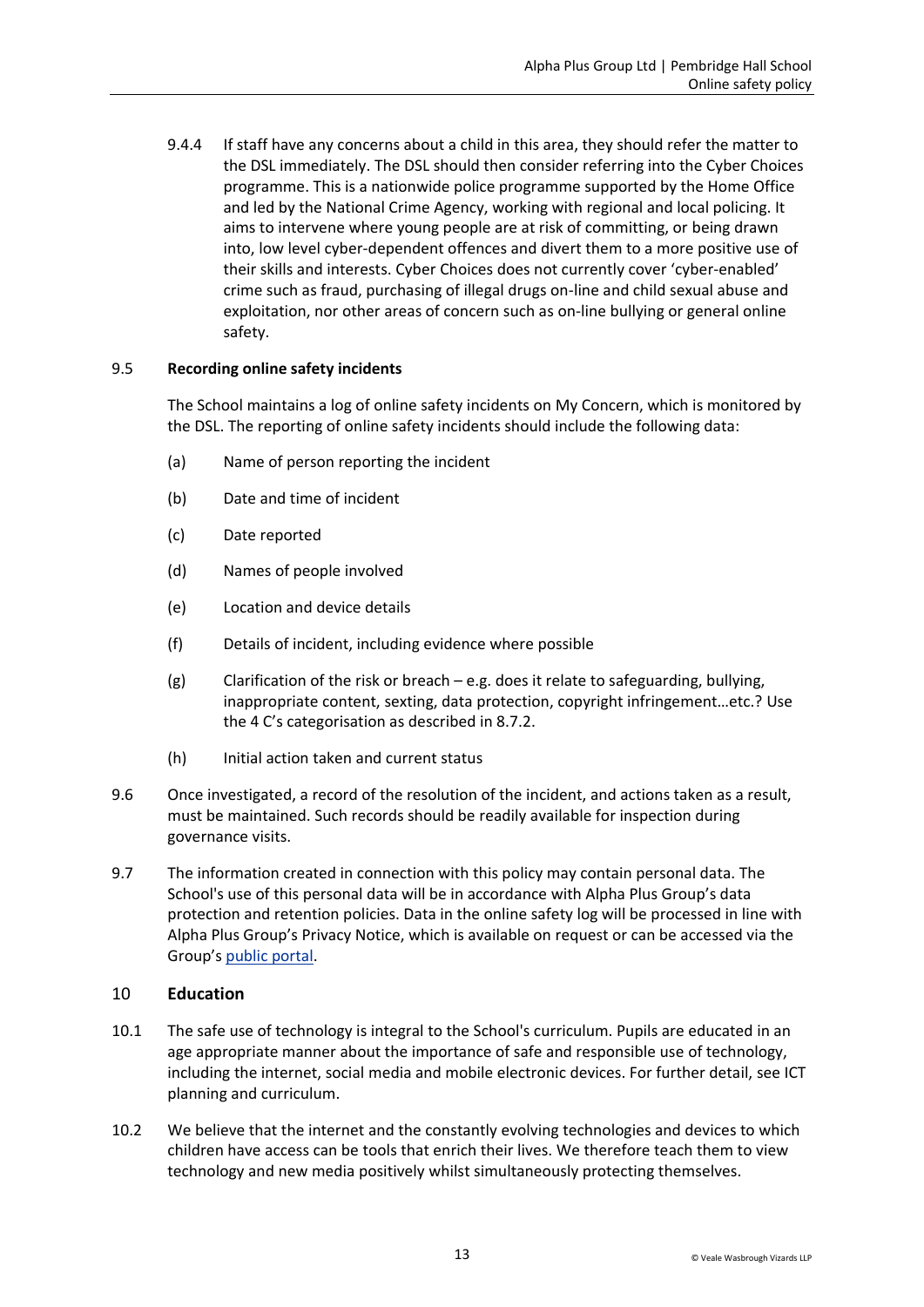- 10.3 The safe use of technology is a focus in all areas of the curriculum and teacher training, and key safety messages are reinforced as part of assemblies and tutorial / pastoral activities, teaching pupils:
	- 10.3.1 about the risks associated with using the technology and how to protect themselves and their peers from potential risks;
	- 10.3.2 about the importance of identifying, addressing and reporting inappropriate behaviour, whether on or offline, and the risks of downplaying such behaviour as, for example, "*banter*" or "*just boys being boys*";
	- 10.3.3 to be critically aware of content they access online and guided to validate accuracy of information;
	- 10.3.4 how to recognise suspicious, bullying or extremist behaviour;
	- 10.3.5 the definition of cyberbullying, its effects on the victim and how to treat each other's online identities with respect;
	- 10.3.6 the consequences of negative online behaviour;
	- 10.3.7 how to report cyberbullying and / or incidents that make pupils feel uncomfortable or under threat and how the School will deal with those who behave badly; and
	- 10.3.8 how to respond to harmful online challenges and hoaxes.
- 10.4 Pupils are also taught about the risks associated with all forms of abuse, including physical abuse and sexual violence and sexual harassment which may include an online element.
- 10.5 Those parts of the curriculum which deal with the safe use of technology are reviewed on a regular basis to ensure their relevance.
- 10.6 The School's acceptable use policy for pupils sets out the School rules regarding the use technology including internet, email, social media and mobile electronic devices, helping pupils to protect themselves and others when using technology. Pupils are reminded of the importance of this policy on a regular basis.
- 10.7 Technology is included in the educational programmes followed in the EYFS in the following ways:
	- 10.7.1 children are guided to make sense of their physical world and their community through opportunities to explore, observe and find out about people, places, technology and the environment;
	- 10.7.2 children are enabled to explore and play with a wide range of media and materials and provided with opportunities and encouragement for sharing their thoughts, ideas and feelings through a variety of activities in art, music, movement, dance, role-play, and design and technology; and
	- 10.7.3 children are guided to recognise that a range of technology is used in places such as homes and schools and encouraged to select and use technology for particular purposes.]

#### 10.8 **Useful online safety resources for pupils**

10.8.1 <http://www.thinkuknow.co.uk/>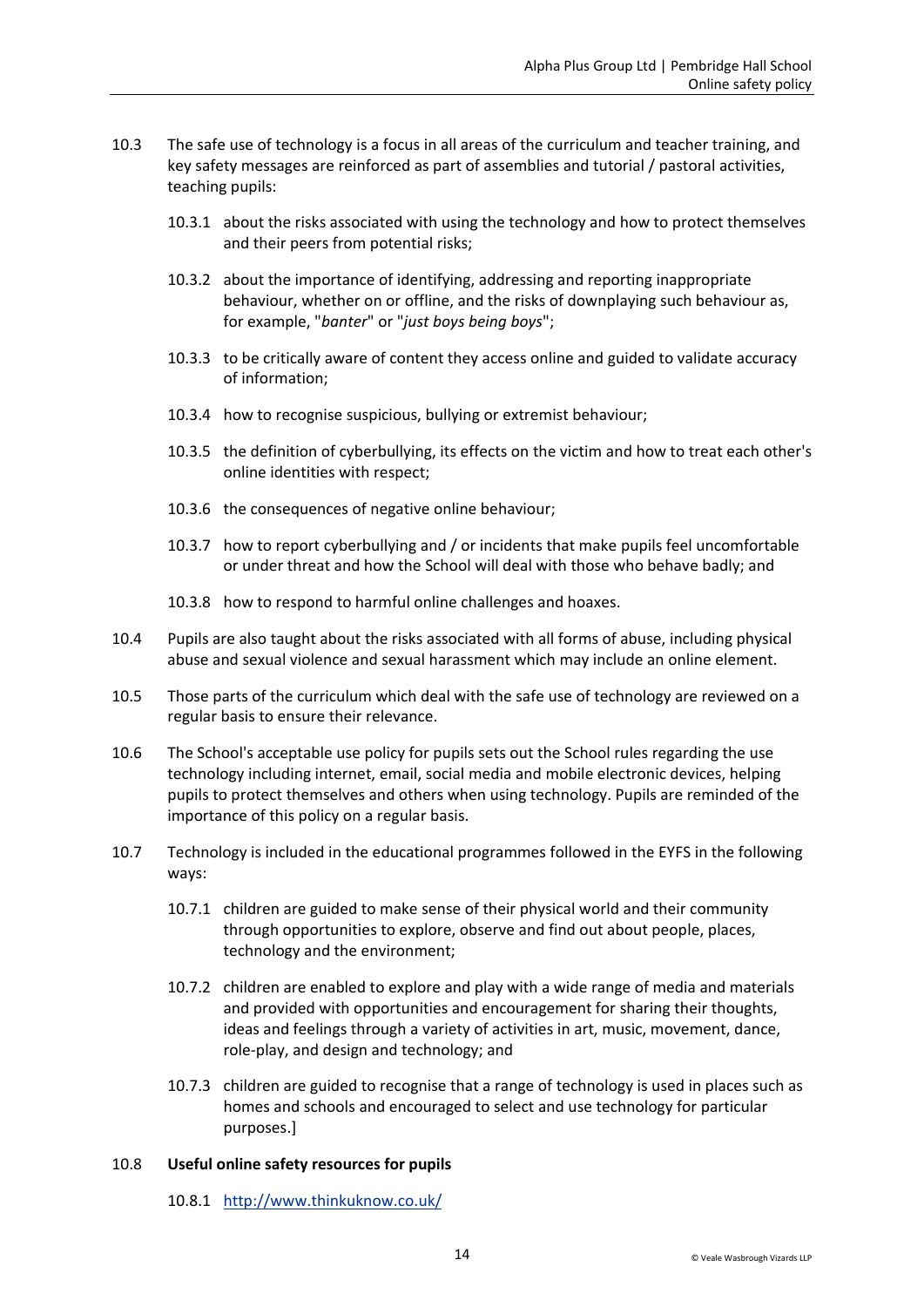- 10.8.2 <http://www.childnet.com/young-people>
- 10.8.3 EYFS:<https://childnet.com/resources/smartie-the-penguin>
- 10.8.4 EYFS:<https://www.childnet.com/resources/digiduck-stories>
- 10.8.5 <https://www.saferinternet.org.uk/advice-centre/young-people>
- 10.8.6 <https://www.disrespectnobody.co.uk/>
- 10.8.7 <http://www.safetynetkids.org.uk/>
- 10.8.8 <https://www.ceop.police.uk/Safety-Centre/How-can-CEOP-help-me-YP/>
- 10.8.9 <https://www.bbc.com/ownit>
- 10.8.10 [https://www.gov.uk/government/publications/indecent-images-of-children](https://www.gov.uk/government/publications/indecent-images-of-children-guidance-for-young-people/indecent-images-of-children-guidance-for-young-people)[guidance-for-young-people/indecent-images-of-children-guidance-for-young-people](https://www.gov.uk/government/publications/indecent-images-of-children-guidance-for-young-people/indecent-images-of-children-guidance-for-young-people)

#### <span id="page-14-0"></span>11 **Training**

#### 11.1 **Staff**

- 11.1.1 The School provides training on the safe use of technology to staff so that they are aware of how to protect pupils and themselves from the risks of using technology and to deal appropriately with incidents involving the use of technology when they occur.
- 11.1.2 Induction training for new staff includes training on the School's online safety strategy including this policy, the staff code of conduct, staff IT acceptable use policy and social media policy.
- 11.1.3 Ongoing staff development training includes training on technology safety together with specific safeguarding issues such as sharing nudes and semi-nudes images and or videos, cyberbullying, radicalisation and dealing with harmful online challenges and online hoaxes. Updates on online safety issues are shared as required and at least annually via Childnet training staff.
- 11.1.4 Where pupils wish to report a safeguarding concern, all staff are taught to reassure victims that they are being taken seriously and that they will be supported and kept safe. Staff are aware of the importance of their role in dealing with safeguarding and wellbeing issues, including those involving the use of technology, and understand that a victim should never be given the impression that they are creating a problem by reporting abuse, including sexual violence or sexual harassment, and nor should they ever be made to feel ashamed for making a report.
- 11.1.5 Where safeguarding incidents involve an online element, such as youth produced sexual imagery, staff will not view or forward sexual imagery reported to them and will follow the School's policy on sharing nudes and semi-nude images and videos as set out in Appendix 1 of the School's Safeguarding and Child Protection Policy and Procedures and [Searching, screening and confiscation: advice for schools](https://www.gov.uk/government/publications/searching-screening-and-confiscation) (DfE, January 2018). In certain cases, it may be appropriate for an authorised member of staff to confiscate the pupil's device to preserve any evidence and hand it to the police for inspection.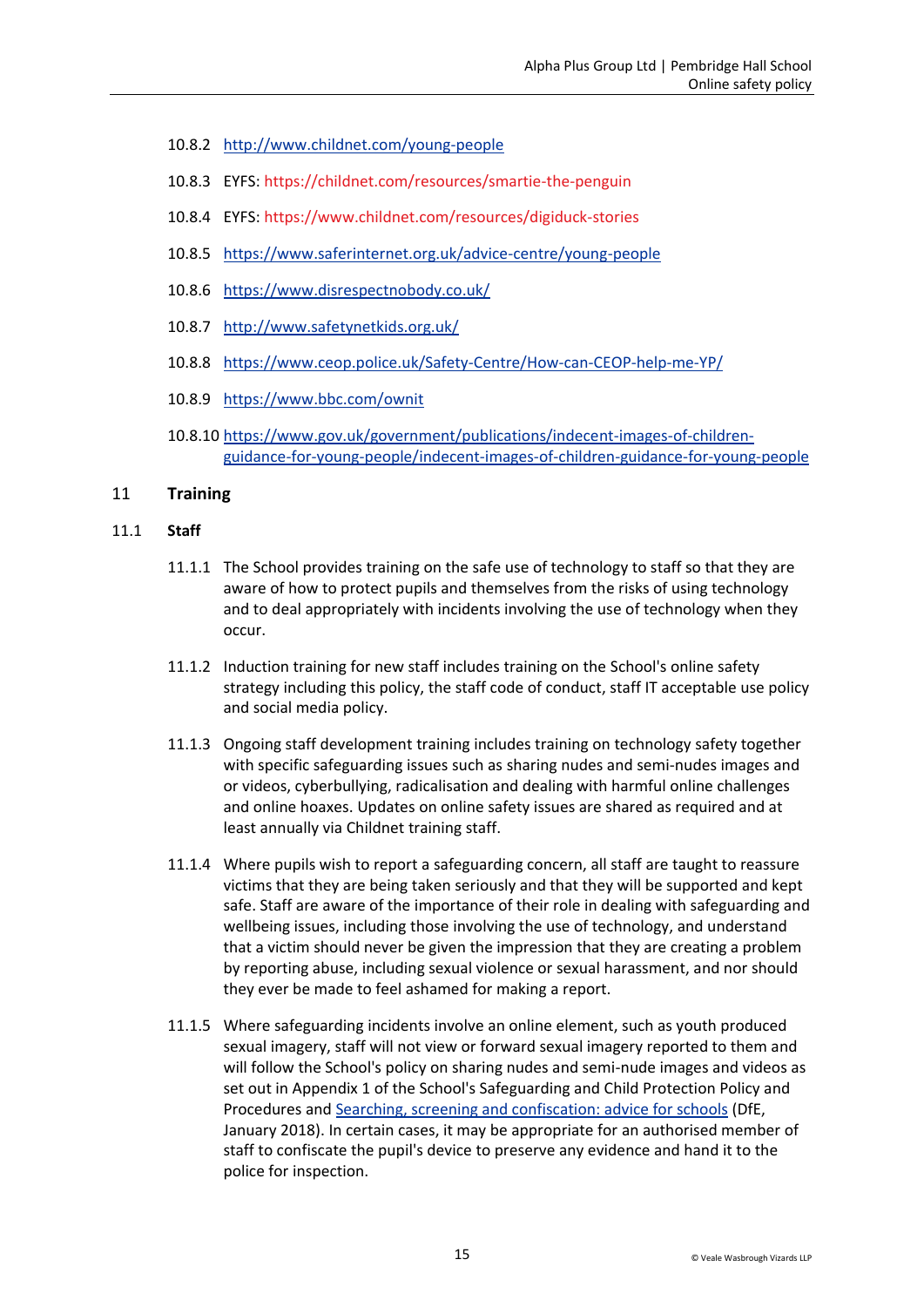- 11.1.6 Staff are encouraged to adopt and maintain an attitude of 'it could happen here' in relation to sexual violence and sexual harassment and to address inappropriate behaviours (even where such behaviour appears relatively innocuous) as this can be an important means of intervention to help prevent problematic, abusive and/or violent behaviour in the future.
- 11.1.7 Staff are trained to look out for potential patterns of concerning, problematic or inappropriate behaviour and, where a pattern is identified, the School will decide on an appropriate course of action to take. Consideration will also be given as to whether there are wider cultural issues within the School that facilitated the occurrence of the inappropriate behaviour and, where appropriate, extra teaching time and/or staff training will be delivered to minimise the risk of it happening again.
- 11.1.8 Staff also receive data protection training on induction and at regular intervals afterwards.
- 11.1.9 The frequency, level and focus of all such training will depend on individual roles and requirements and will be provided as part of the School's overarching approach to safeguarding.

#### 11.1.10 **Useful online safety resources for staff**

- (a) <http://swgfl.org.uk/products-services/esafety>
- (b) <https://www.saferinternet.org.uk/advice-centre/teachers-and-professionals>
- (c) <http://www.childnet.com/teachers-and-professionals>
- (d) [https://www.nspcc.org.uk/preventing-abuse/keeping-children-safe/online](https://www.nspcc.org.uk/preventing-abuse/keeping-children-safe/online-safety/)[safety/](https://www.nspcc.org.uk/preventing-abuse/keeping-children-safe/online-safety/)
- (e) <https://www.thinkuknow.co.uk/teachers/>
- (f) <http://educateagainsthate.com/>
- (g) <https://www.commonsense.org/education/>
- (h) [Cyberbullying: advice for head teachers and school staff \(](https://www.gov.uk/government/publications/preventing-and-tackling-bullying)DfE, November 2014)
- (i) Advice on the use of [social media for online radicalisation](https://www.gov.uk/government/publications/the-use-of-social-media-for-online-radicalisation) (DfE and Home Office, July 2015)
- (j) [Sharing nudes and semi-nudes: advice for education settings working with](https://www.gov.uk/government/publications/sharing-nudes-and-semi-nudes-advice-for-education-settings-working-with-children-and-young-people/sharing-nudes-and-semi-nudes-advice-for-education-settings-working-with-children-and-young-people#sec2)  [children and young people](https://www.gov.uk/government/publications/sharing-nudes-and-semi-nudes-advice-for-education-settings-working-with-children-and-young-people/sharing-nudes-and-semi-nudes-advice-for-education-settings-working-with-children-and-young-people#sec2) (DfDCMS and UKCIS, December 2020).
- (k) [Online safety in schools and colleges: questions from the governing board](https://www.gov.uk/government/uploads/system/uploads/attachment_data/file/562876/Guidance_for_School_Governors_-_Question_list.pdf)  (UKCIS, 2020)
- (l) [Education for a connected world framework](https://assets.publishing.service.gov.uk/government/uploads/system/uploads/attachment_data/file/683895/Education_for_a_connected_world_PDF.PDF) (UKCIS, 2020)
- (m) <https://www.lgfl.net/online-safety/resource-centre>
- (n) [Online Sexual Harassment: Understand, Prevent and Respond Guidance for](https://www.childnet.com/resources/step-up-speak-up/guidance-and-training-for-schools-and-professionals)  [Schools \(](https://www.childnet.com/resources/step-up-speak-up/guidance-and-training-for-schools-and-professionals)Childnet, March 2019)
- (o) [Myth vs Reality: PSHE](https://www.childnet.com/resources/pshe-toolkit/myth-vs-reality) toolkit (Childnet, April 2019)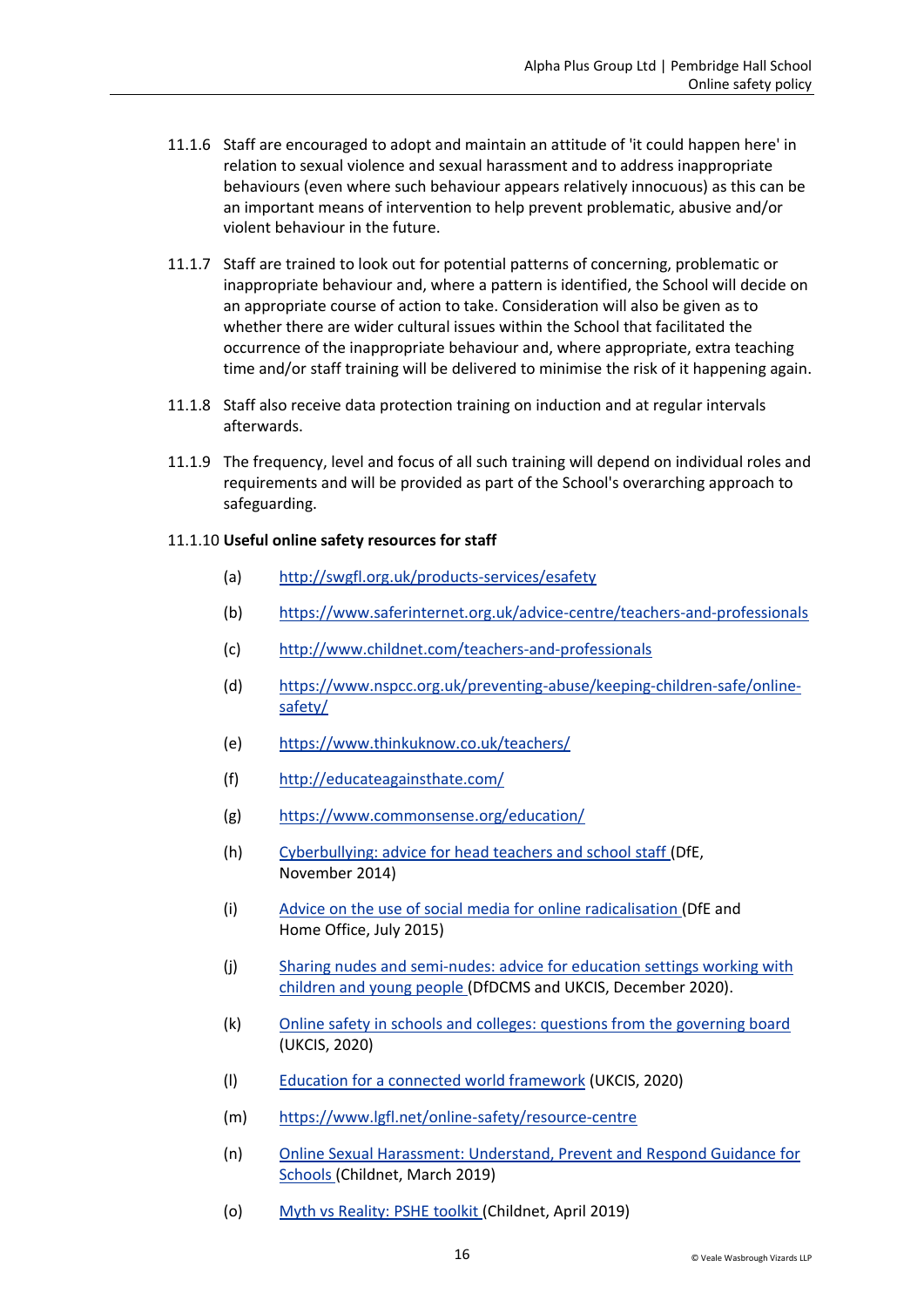- (p) [SELMA Hack online hate toolkit](https://selma.swgfl.co.uk/) (SWGFL, May 2019)
- (q) [Teaching online safety in school: Guidance supporting schools to teach their](https://www.gov.uk/government/publications/teaching-online-safety-in-schools)  [pupils how to stay safe online, within new and existing school subjects](https://www.gov.uk/government/publications/teaching-online-safety-in-schools) (DfE, June 2019)
- (r) [Harmful online challenges and online hoaxes \(](https://www.gov.uk/government/publications/harmful-online-challenges-and-online-hoaxes/harmful-online-challenges-and-online-hoaxes)DfE, February 2021)
- (s) [Professionals online safety helpline:](https://www.saferinternet.org.uk/helpline/professionals-online-safety-helpline) [helpline@saferinternet.org.uk,](mailto:helpline@saferinternet.org.uk) 0344 381 4772.
- (t) NSPCC helpline for anyone worried about a child 0808 800 5000
- (u) Internet Watch Foundation [internet hotline for the public and IT](https://www.iwf.org.uk/)  [professionals to report potentially criminal online content](https://www.iwf.org.uk/)
- 11.1.11 The Royal Borough of Kensington and Chelsea safeguarding children partnership has produced guidance on online safety which is available here[: Online Safety | lscp](https://www.rbkc.gov.uk/lscp/information-professionals-and-volunteers/online-safety)  [\(rbkc.gov.uk\)](https://www.rbkc.gov.uk/lscp/information-professionals-and-volunteers/online-safety)

#### 11.2 **Parents**

- 11.2.1 The School regularly informs, communicates with and educates parents on the safe use of technology. Regular newsletter articles, sharing up-to-date advice, training sessions provided by Childnet to support strategies for staying safe online. We also direct parents towards on-line resources which can help parents to take preventative action which will promote E-safety, and help them to identify riskindicators of potentially problematic behaviour.
- 11.2.2 Parents are encouraged to read the acceptable use policy for pupils with their daughter to ensure that it is fully understood.

#### 11.2.3 **Useful online safety resources for parents**

- (a) <https://www.saferinternet.org.uk/advice-centre/parents-and-carers>
- (b) <http://www.childnet.com/parents-and-carers>
- (c) [https://www.nspcc.org.uk/preventing-abuse/keeping-children-safe/online](https://www.nspcc.org.uk/preventing-abuse/keeping-children-safe/online-safety/)[safety/](https://www.nspcc.org.uk/preventing-abuse/keeping-children-safe/online-safety/)
- (d) <https://www.thinkuknow.co.uk/parents/>
- (e) <http://parentinfo.org/>
- (f) <http://parentzone.org.uk/>
- (g) [https://www.net-aware.org.uk](https://www.net-aware.org.uk/)
- (h) <https://www.internetmatters.org/>
- (i) <https://www.commonsensemedia.org/>
- (j) [Advice for parents and carers on cyberbullying \(DfE, November 2014\).](https://www.gov.uk/government/uploads/system/uploads/attachment_data/file/444865/Advice_for_parents_on_cyberbullying.pdf)
- (k) [http://www.askaboutgames.com](http://www.askaboutgames.com/)